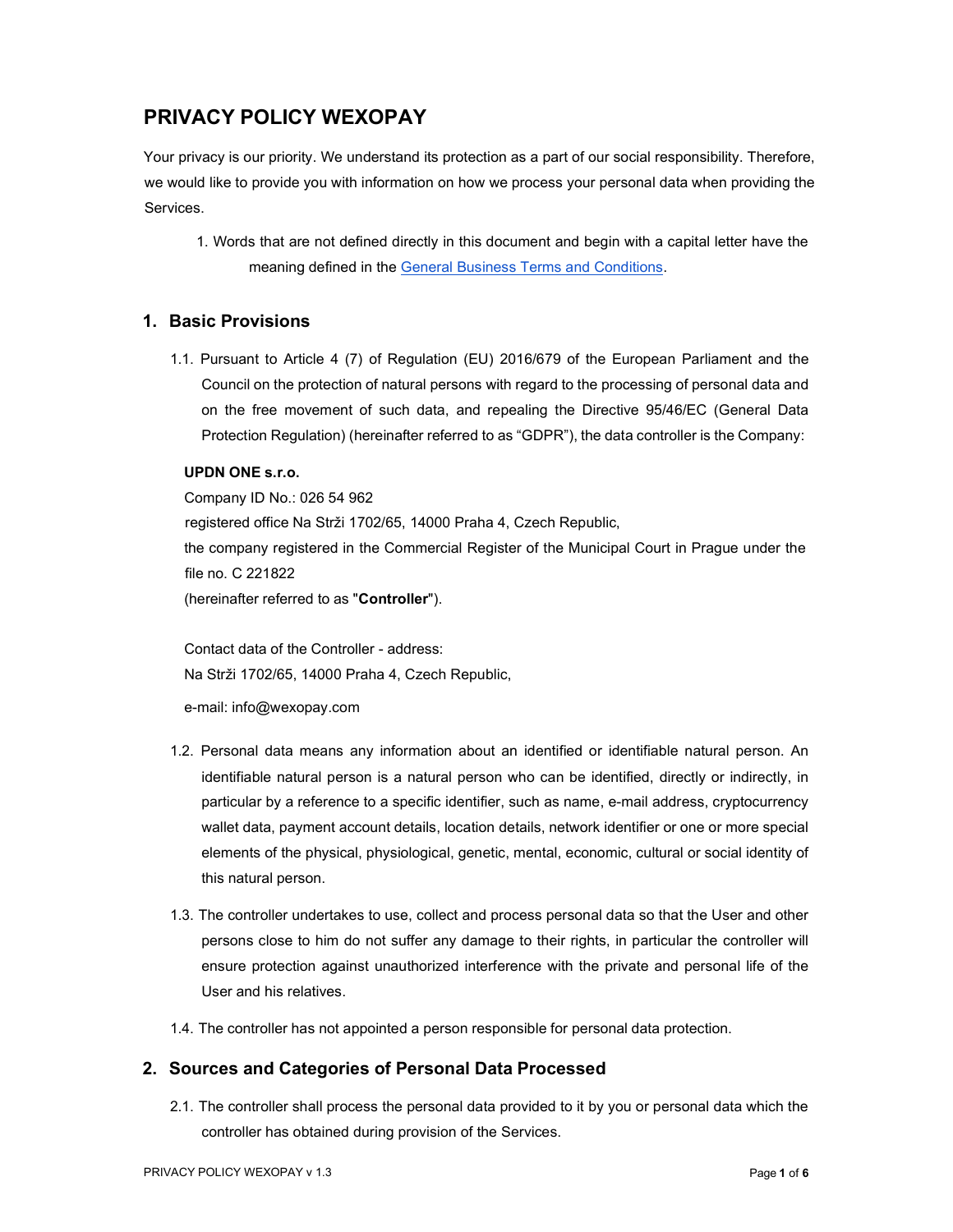- 2.2. The Controller processes your identification and contact data and data necessary for the performance of the Contract
- 2.3. concluded in compliance with the General Business Terms and Conditions, namely:
	- e-mail address;
	- all names and surnames;
	- citizenship:
	- birth ID No. and, if not assigned, the date of birth;
	- place of birth (including the state if a place of birth is outside the Czech Republic);
	- sex;
	- permanent or other residence;
	- type and number of the ID card;
	- state or authority that issued the ID card;
	- period of validity of the ID card;
	- payment account number; and
	- phone no.
	- a document confirming the User's address
- 2.4. Likewise, the controller shall process information on use of the website by the User, including the type of used browser, login times, web pages viewed, IP address and web pages that the user visited before accessing the Website; and
- 2.5. information about the computer or mobile device which the User uses to access the website, including the hardware model, operating system and Internet browser and their versions, unique device identifiers and mobile network information.

### 3. Legal Basis and Purpose of Personal Data Processing

- 3.1. The legal bases for processing personal data are the following:
	- performance of the Contract between you and the controller pursuant to the Section  $6, (1)$ b) of GDPR,
	- performance of legal obligations of the controller according to the AML Act (especially the obligation to identify and control the client) and according to the regulations on tax and accounting records;
- legitimate interest of the controller in provision of direct marketing (especially for sending commercial messages and newsletters) pursuant to the Section 6, (1) f) of GDPR,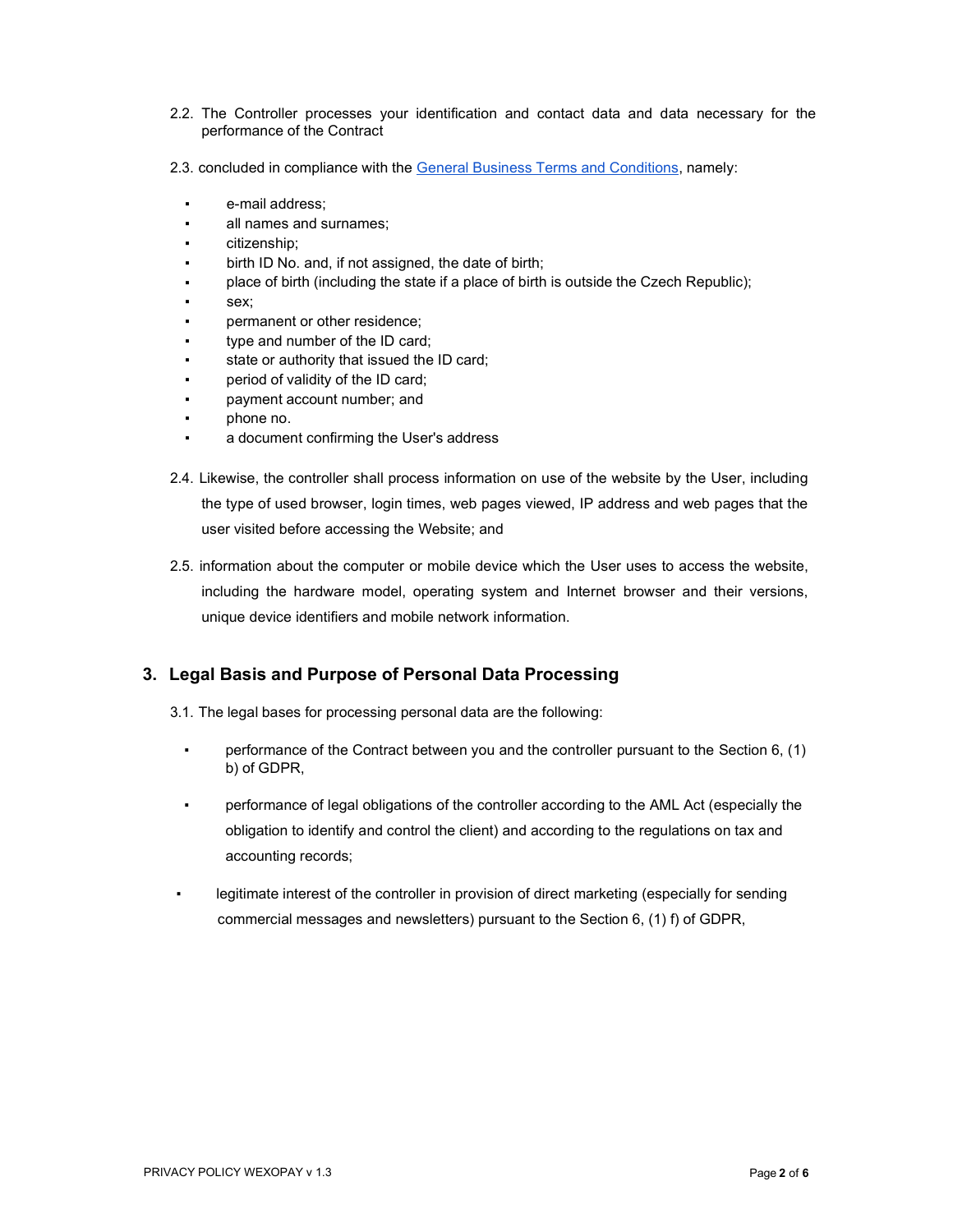- your consent with provision for the purposes of provision of direct marketing (especially for sending commercial messages and newsletters) pursuant to the Section 6, (1) a) of GDPR in connection with the Section 7 (2) of the Act No. 480/2004 Coll. on certain Information Society Services in case that no goods or services have been ordered.
- 3.2. The Company declares that it considers all personal data of the User as confidential and will use them only for the following purposes:
	- operating the website and resolving related issues;
	- adaptation, evaluation and improvement of the website, including monitoring and analysis of trends, uses and activities related to the website;
	- delivery of marketing announcements, notices about update of provided services and advertising offers based on User preferences; and
	- for other purposes for which personal data is collected, if such purpose is necessarily envisaged in the actual collection of such data or for purposes otherwise announced on the website at the time of provision of the personal data.
- 3.3. There is no automatic individual decision-making by the Controller within the meaning of the Section 22 of the GDPR. You have provided your express consent to such processing.

# 4. Data Retention Period

- 4.1. The Controller shall keep the personal data
	- for the time necessary to exercise the rights and obligations arising from the contractual relationship between you and the Controller and to assert claims from these contractual relationships (however, for a maximum of 10 years from termination of the contractual relationship);
	- data on individual transactions are kept for a period of 10 years from execution of individual transactions; and
	- until the consent to the processing of personal data for marketing purposes is revoked, however for a maximum of 5 years, if the personal data are processed on the basis of the consent.
- 4.2. After expiration of the retention period, the Controller shall delete the personal data.

# 5. Personal Data Recipients (Subcontractors of the Controller)

5.1. Recipients of the personal data are only persons involved in: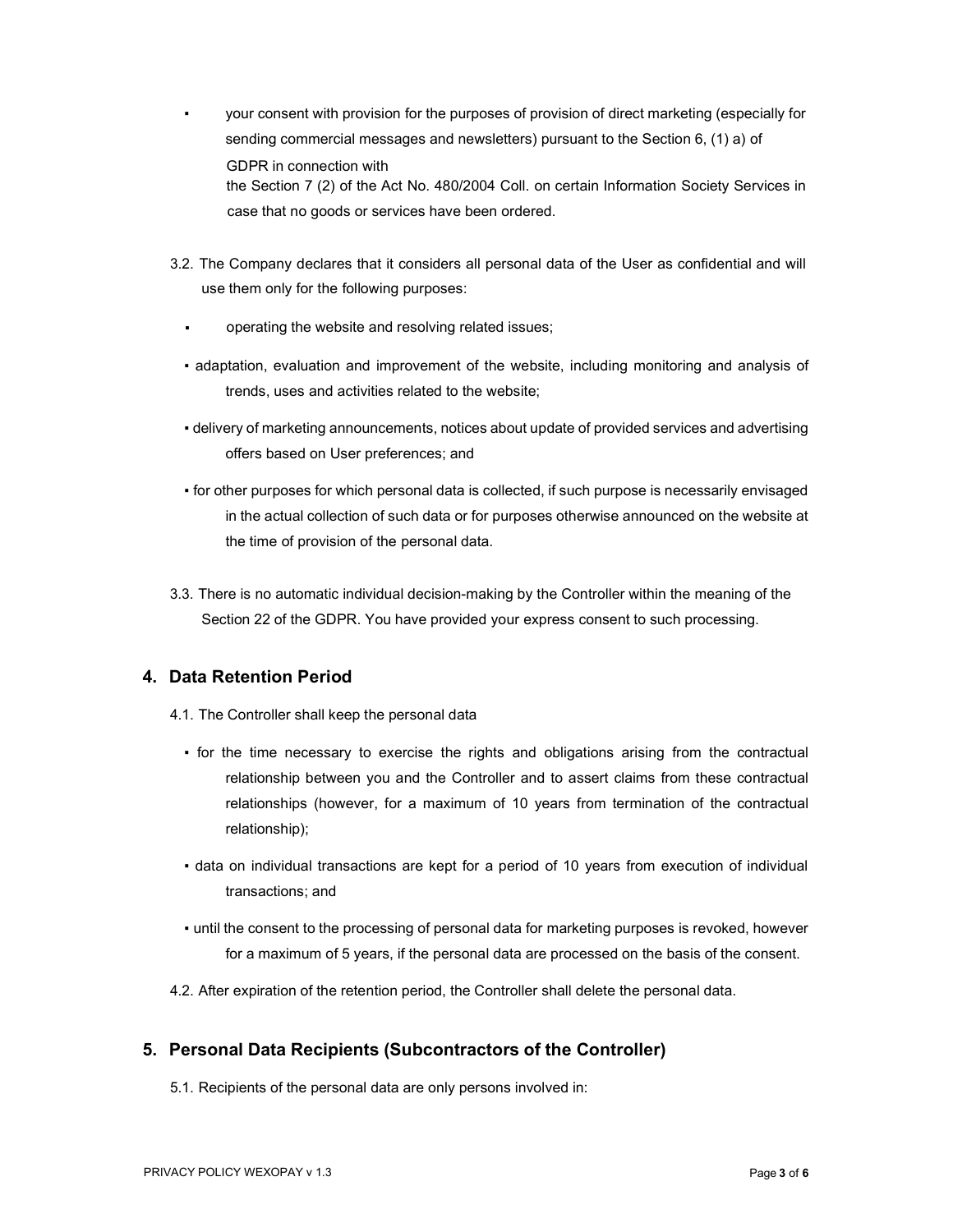- ensuring the operation of the website (01People s.r.o., company ID No.: 461 65 151, k Bataku 2780/25 909 01 Skalica, Slovak Republic);
- **· ensuring of e-mail services (SendGrid service from the company Twilio Inc., 375 BealeStreet,** Suite 300, San Francisco, CA 94105, USA);
- ensuring of business activities (Crypton Digital SE, Staré Grunty 18, 841 04 Bratislava, company ID No.: 51051435, Slovak Republic);
- ensuring of verification of the persons in the digital world (Onfido LTD, 3 Finsbury Avenue, London, England, company number: 07479524).
- 5.2. The Controller has no intention to transfer personal data to a third country (i.e. a country outside the EU) or to an international organization, with the exception of the above-mentioned services SendGrid, Mailchimp and Onfido. In this case of the SendGird and Mailchimp services, the transfer of personal data shall be carried out on the basis of incorporation of standard contractual clauses into the agreements on the processing of personal data concluded with these processors. In the case of Onfido, personal data is transferred pursuant to Commission Implementing Regulation EU 2021/1772 of 28 June 2021 pursuant to Regulation (EU) 2016/679 of the European Parliament and of the Council on the adequate protection of personal data by the United Kingdom (https://eur-lex.europa.eu/legal-content/EN/TXT/PDF/?uri=CELEX:32021D1772&from=SK ). For more information, please visit the websites of the listed services and the website of the Office for Personal Data Protection.

### 6. Your Rights

- 6.1. Under the conditions set out in the GDPR, you have
	- a right of access to your personal data under the Section 15 of the GDPR,
	- a right to correct personal data pursuant to the Section 16 of the GDPR, or to restrict their processing under the Section 18 of the GDPR,
	- a right to delete personal data (including cancellation of your registration) pursuant to the Section 17 of the GDPR,
	- a right to raise objection to the processing pursuant to the Section 21 of the GDPR (if your personal data is processed pursuant to the Section 6 (1) (e) or (f) of the GDPR),
	- a right to the data portability (which were provided to the Controller by you) pursuant to the Section 20 of the GDPR, and
	- a right to revoke the consent to processing sent in writing or electronically to the address or email of the Controller.
- 6.2. If you believe that your right to personal data protection is violated, you also have a right to lodge a complaint with the Office for Personal Data Protection as the competent supervisory authority.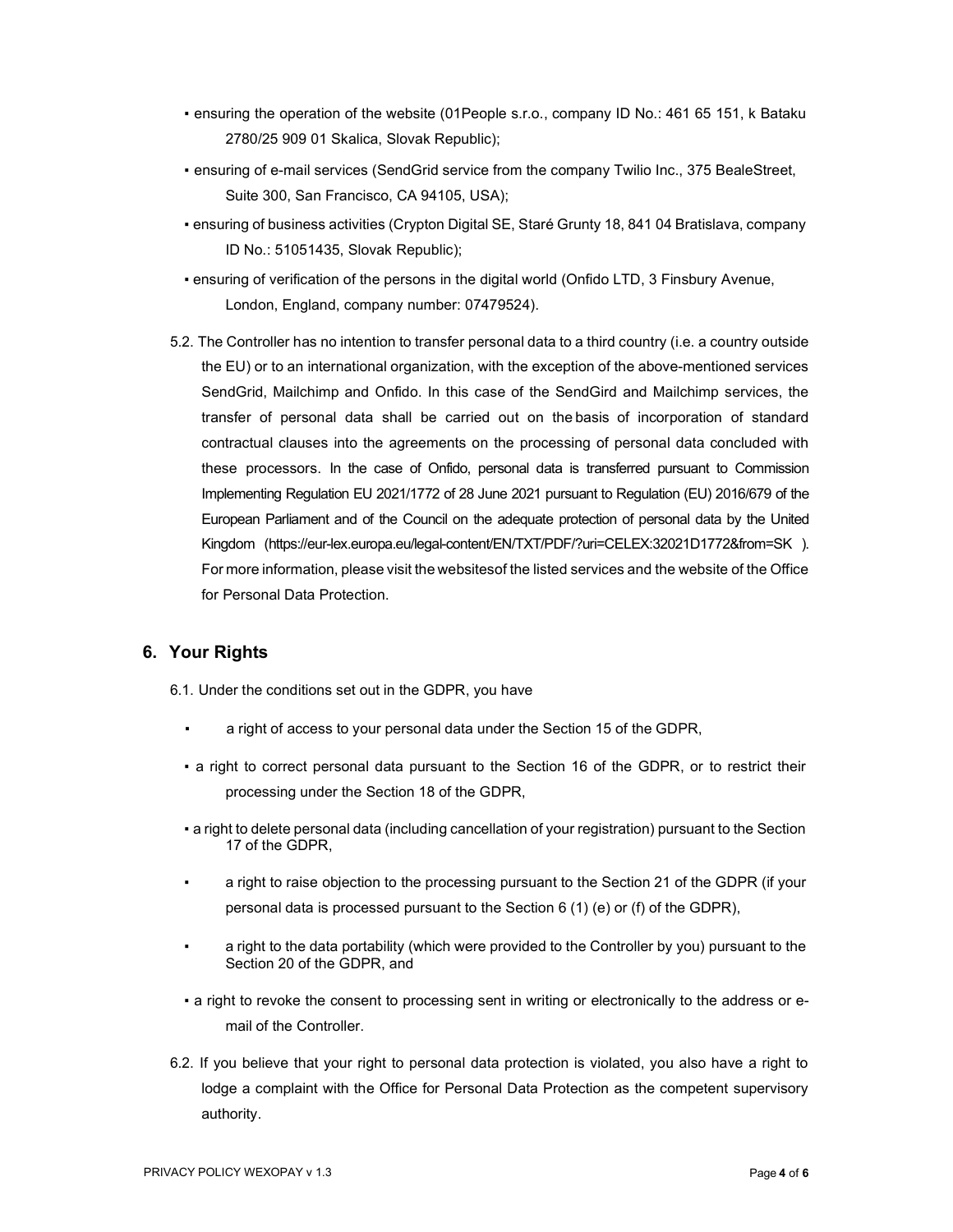# 7. Personal Data Security

- 7.1. The Controller declares that it has taken all appropriate technical and organizational measures to secure the personal data. At the same time, we would like to warn you that no method of data transfer over the Internet is 100% secure and reliable, and therefore the absolute security of your personal data can never be guaranteed.
- 7.2. he Controller has taken technical measures to secure data storages and personal data storages in paper form, in particular: passwords, secure operating system, data communication encryption and storage encryption, and maintains an updated antivirus program and all other software.
- 7.3. The Controller declares that personal data is accessible only to persons authorized by it and always only to the extent necessary.

# 8. Cookie Policy

- 8.1. Cookies are small text files that are stored on your computer by the websites you visit. They are widely used to ensure functioning of the websites or streamline their operation, as well as to provide information to their operators. You can find more information about cookies, for example, on the respective page of the open encyclopaedia - Wikipedia or on the website allaboutcookies.org.
- 8.2. Cookies are used on the websites mainly to ensure their proper functioning, including user login and security, as well as to analyse the website traffic.
- 8.3. More information about cookies of individual services can be found at: Google Analytics Developer website;
- 8.4. Traffic analysis carried out by Google Analytics service can be blocked by using Google Analytics Opt-out Browser Add-on.
- 8.5. Your browser can be set to enable or disable the storage of all cookies, third-party cookies or individually according to the respective website and your preferences. Your browser settings may be interpreted as consent to the storage of cookies in your browser. If you disable the storage of all cookies (or cookies that are necessary to ensure the functioning of the website), the website may not function properly, at all or its operation may be limited.
- 8.6. You can usually find information about the settings of your browser on the website of its publisher, specifically you will find information about these frequented search engines, for example, through the following links:
	- Safari;
	- Google Chrome;
	- Internet Explorer;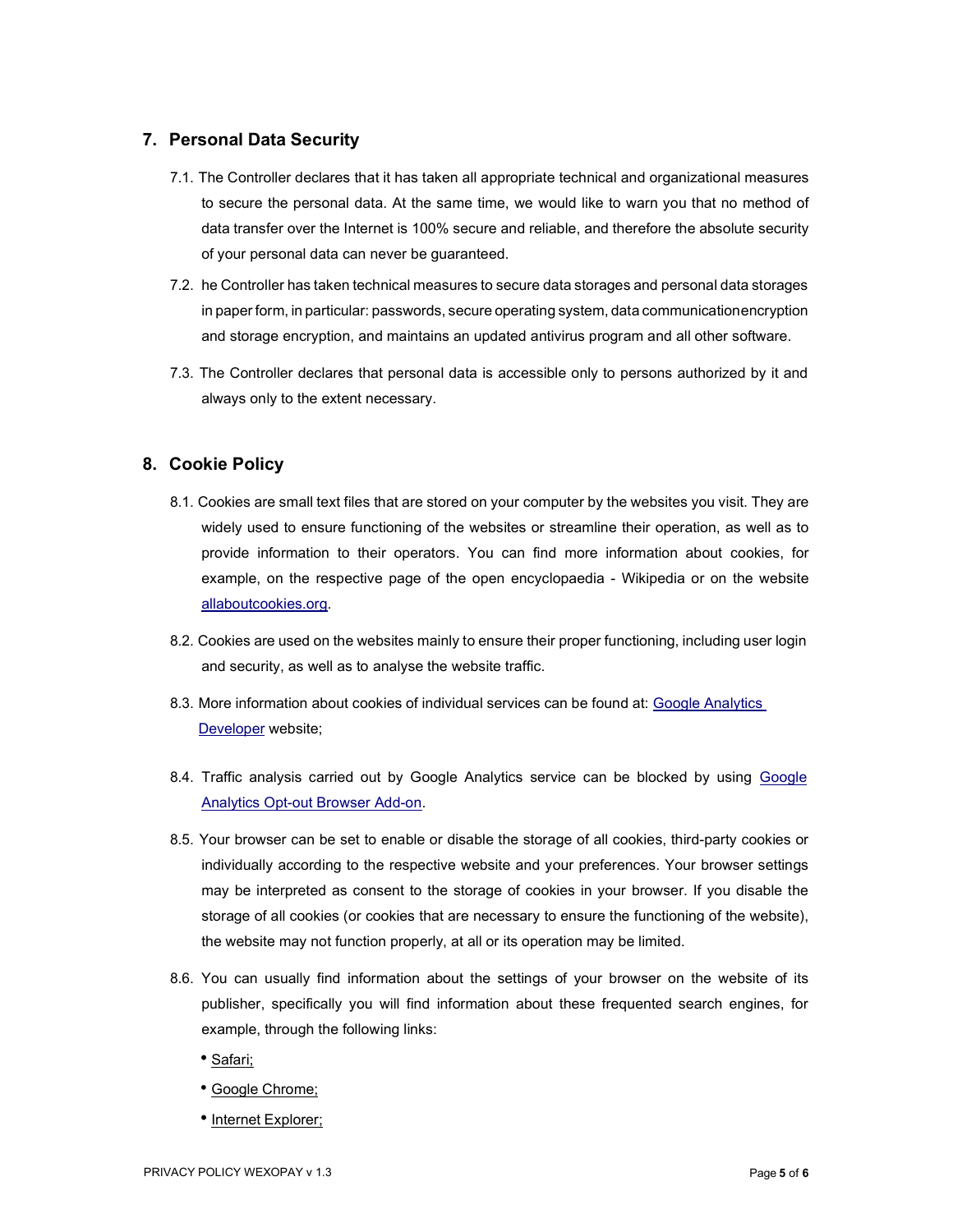- Microsoft Edge; and
- Mozilla Firefox.